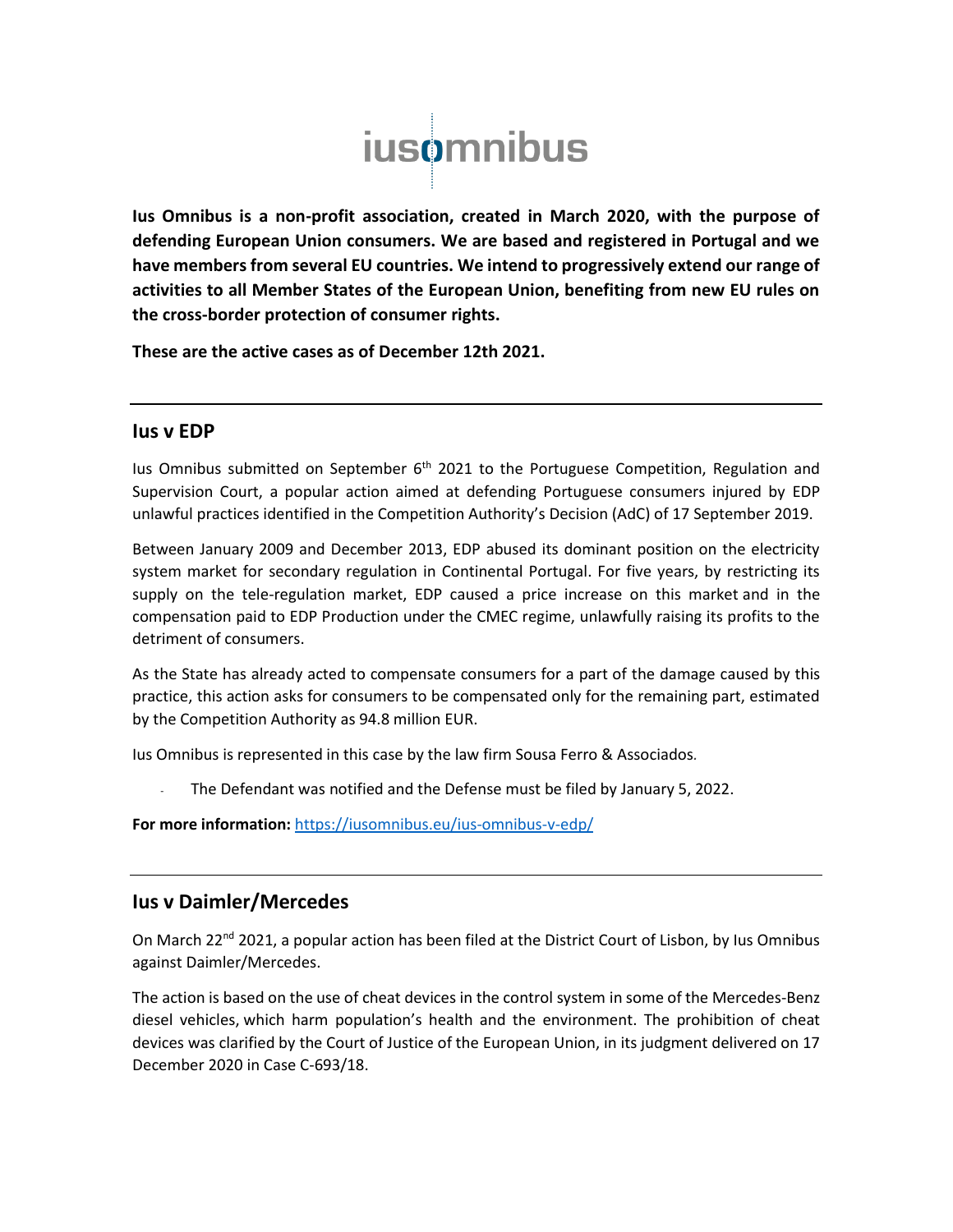This popular action represents all consumers residing in Portugal who own Mercedes-Benz diesel vehicles, approved in accordance with European emission standards Euro 5 and Euro 6 (up to Euro 6c), which have been placed on the market for the first time between 1 January 2009 and 31 December 2019, and which were registered in Portugal between 1 January 2009 and the date of the final judgment in this case.

Ius Omnibus is represented in this action by Pais de Vasconcelos & Associados Law Firm, under which it is argued that Daimler/Mercedes continuously violated, through the installation of cheat Devices, the protocol concerning the control of emissions of Nitrogen Oxides, since 2009.

In view of the behavior described, it is requested in this action that Daimler/Mercedes be ordered to remove the cheat devices and to compensate affected consumers. Daimler/Mercedes-Benz behavior caused damage per vehicle of at least €4,200.00.

- The action was accepted and procedurally, defendants and consumers are being notified.
- As regards, more specifically, the recent course of the proceedings, Defendant Daimler AG argued that the notification should be repeated. Furthermore, these are very dense and complex technical documents.

**For more information:** <https://iusomnibus.eu/ius-omnibus-v-daimler-mercedes-benz/>

# **IUS V FCA/Stellantis**

On May 10<sup>th</sup> 2021, a popular action has been filed at the District Court of Lisbon, by Ius Omnibus against Fiat Chrysler Automobiles (FCA).

At issue is the use of cheat devices in the control system in some of the Alfa Romeo, Jeep, Fiat and Lancia vehicles. The prohibition of cheat devices was clarified by the Court of Justice of the European Union, in its judgment delivered on 17 December 2020 in Case C-693/18.

This popular action represents all consumers residing in Portugal who own Alfa Romeo, Jeep, Fiat, Lancia vehicles diesel vehicles, approved in accordance with European emission standards Euro 5 and Euro 6 (up to Euro 6c), which have been placed on the market for the first time between 1 January 2009 and 31 December 2019, and which were registered in Portugal between 1 January 2009 and the date of the final judgment in this case.

This popular action alleged that FCA Stellantis/Fiat Chrysler Automobiles has repeatedly violated the Emissions Regulation since 2009, requesting that it be ordered to remove the defeat devices and compensate affected consumers, estimated at a minimum of €2.702 per vehicle.

Ius Omnibus is represented in this action by Pais de Vasconcelos & Associados Law Firm, which was accepted and, procedurally, is in the process of notifying the Defendants and Consumers, and not all Defendants are in National territory.

As regards, more specifically, the course of the proceedings, the most recent act performed attends to the submission of the translations of the documents that accompany the Initial Petition. It is an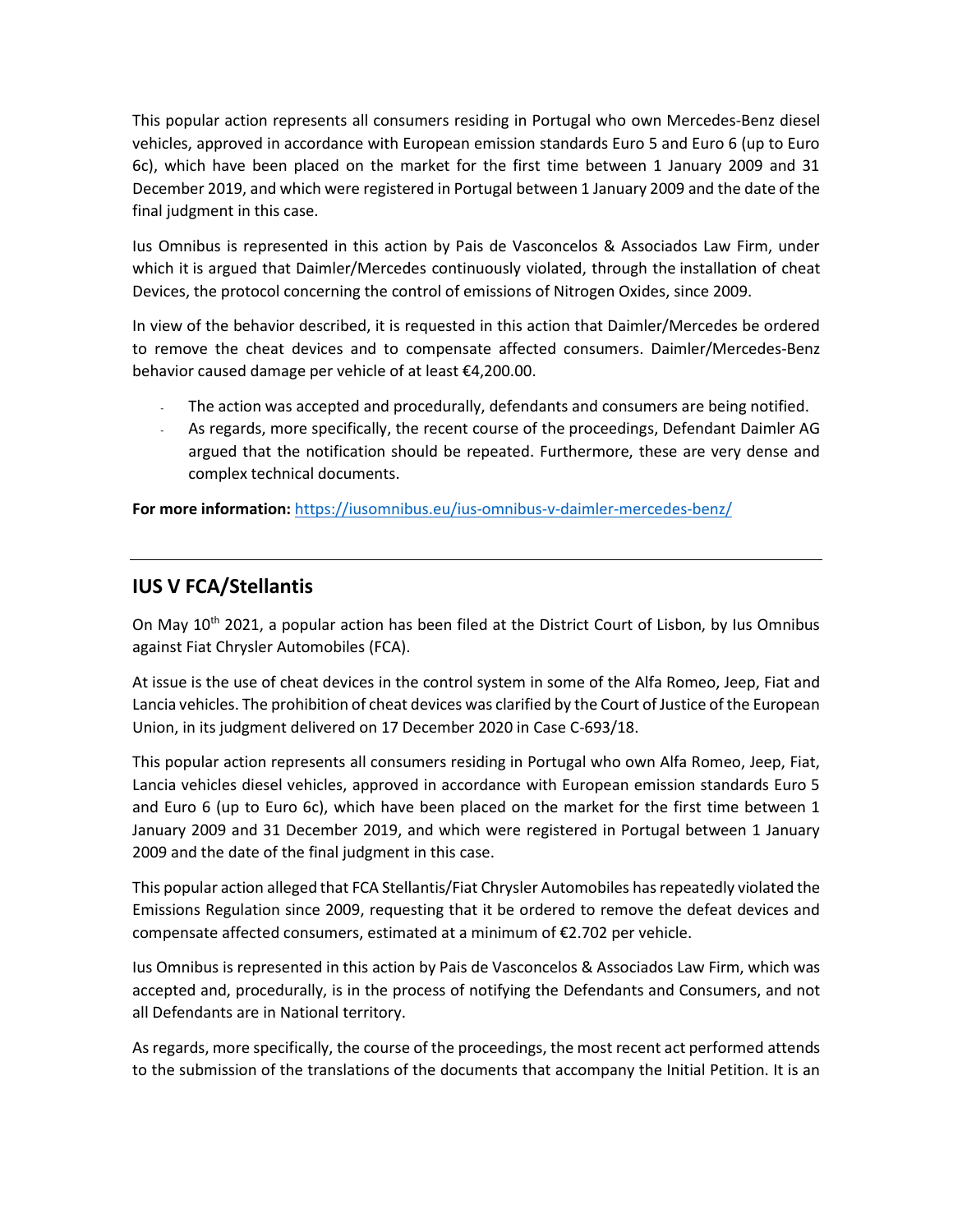extensive range of documents, technically complex and whose originals are written in different languages.

For more information: <https://iusomnibus.eu/ius-omnibus-v-stellantis-fiat-chrysler-automobiles/>

# **IUS v Mastercard**

On December 2<sup>nd</sup> 2020, a popular action has been filed at the Portuguese Competition, Regulation and Supervision Court, by Ius Omnibus against Mastercard.

It is a popular action aimed at compensating all Portuguese consumers who were injured by Mastercard's anticompetitive practices between 2000 and 2019, identified by the European Commission. This damage equals the surcharge of the card acquiring services for transactions with Mastercard cards.

Mastercard's anticompetitive practices made it so Portuguese merchants who accepted Mastercard and Maestro cards paid more for the services of accepting payments with these cards than they would have paid in the absence of those unlawful practices.

Ius Omnibus estimates that the behaviours in question caused Portuguese consumers total damages of at least 400 million EUR (four hundred million euros), granting each Portuguese consumer who lived in Portugal for at least part of the aforementioned period (2000 to 2019), the right to an average compensation of 40 EUR.

Ius Omnibus is represented in this case by the law firms Sousa Ferro & Associados and Pais de Vasconcelos & Associados.

- Defendants and Consumers have been served.
- Until the end of the year, the Defendant should submit its Defence.

**For more information:** <https://iusomnibus.eu/ius-omnibus-v-mastercard/>

## **IUS v Super Bock**

On December 14<sup>th</sup> 2020, a popular action has been filed at the Portuguese Competition, Regulation and Supervision Court, by Ius Omnibus against Super Bock.

It is a popular action aimed at compensating all Portuguese consumers who were injured by Super Bock's anticompetitive practices of determining resale prices in the HORECA sector, identified by the Portuguese Competition Authority. This behaviour caused an increase in the prices paid by consumers for Super Bock beverages in the HORECA sector (in restaurants, cafés, bares, hotels…), for 11 years.

All consumers residing in Portugal, specifically, all-natural persons who lived in Portugal for at least part of the period during which the anticompetitive practices occurred (2000 to 2020) and bought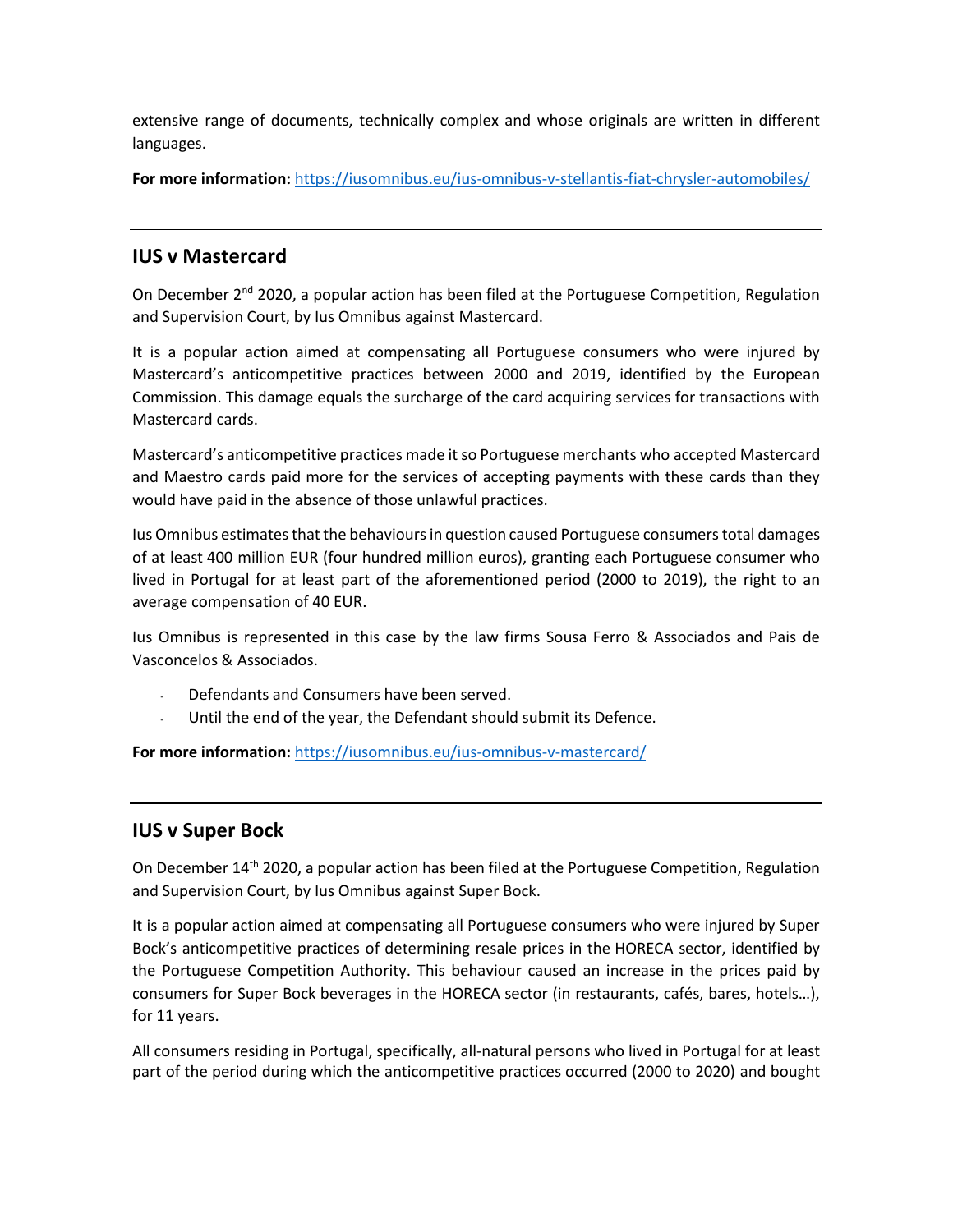a Super Bock beer, a Somersby cider, an Água das Pedras, etc., during this period in a bar, restaurant, café or hotel, are represented in this action.

Ius Omnibus asks that the Court declare that Super Bock infringed, continuously, between the aforementioned period, and is still infringing European and Portuguese Competition Law.

This action will force Super Bock to pay damages in an estimated total of about 400 million EUR, granting each Portuguese consumer the right to an average compensation of 40 EUR, corresponding to the amount of the surcharge caused by the products they acquired which was caused by Super Bock's anticompetitive behaviour.

Ius Omnibus is represented by Sousa Ferro & Associados and by Cardigos & Associados.

- The Defense and the Reply were submitted;
- The preliminary hearing has been scheduled for mid-January;

**For more information:** <https://iusomnibus.eu/ius-omnibus-v-super-bock/>

### **Ius v Apple**

On July 19th 2021, a popular action has been filed in the Lisbon District Court*,* by Ius Omnibus against Apple.

It is a popular action aimed to restore the legality and defend Portuguese consumers who were harmed by Apple's illicit practices regarding the transmission of information and misleading advertising about the resistance to liquids of iPhones.

Apple's behavior harmed all Portuguese consumers who purchased an iPhone between September 2016 and the present (from iPhone 7 to iPhone 12), causing an artificial increase in the price of iPhones (surcharge).

In case of success, the action will lead to Apple being ordered, inter alia, to refrain from misleading advertising in this regard in the future and to pay compensation to all owners of iPhones 7 to 12. It is estimated that each represented consumer will have the right to an average compensation of 101 EUR, with a global compensation of 137 million EUR.

In this action Ius Omnibus is represented by law firm Sousa Ferro & Associados.

The Defendant has not been served yet.

**For more information:** <https://iusomnibus.eu/ius-omnibus-v-apple/>

### **Ius v Comcast/Universal Studios**

Ius Omnibus submitted on 9<sup>th</sup> July 2021, before the Competition, Regulation and Supervision Court, a popular action against Comcast/Universal group.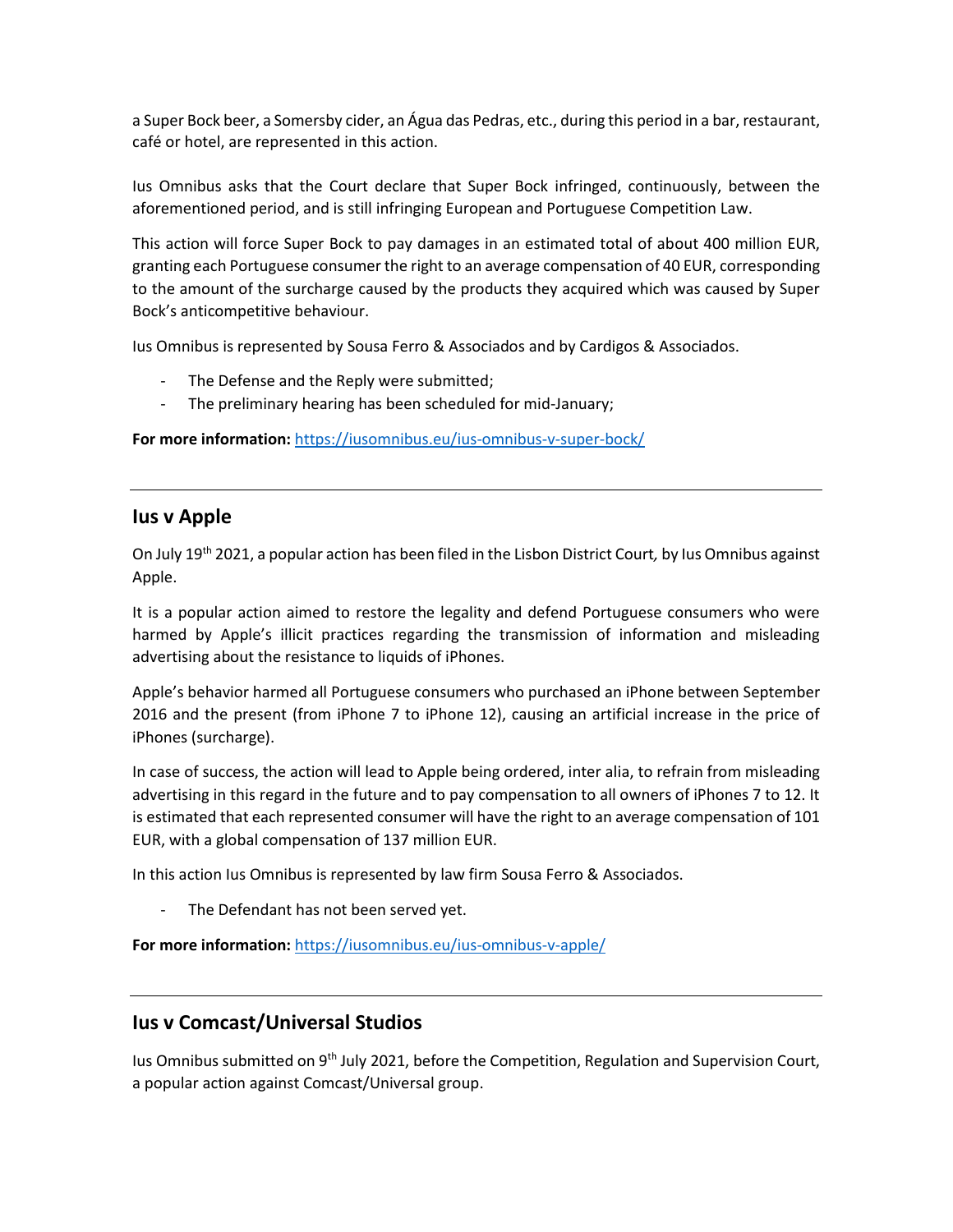It is a popular action aimed at forcing the Comcast / Universal group to disclose documents needed to assess and prove the existence of a right to damages of Portuguese consumers. Once such documents have been obtained, Ius will be in a position to file a new popular action, to require Comcast / Universal to compensate Portuguese consumers for the damages caused by the anticompetitive practices relating to movie and TV merchandising, identified in the European Commission's decision of 30 January 2020.

- The Court has already notified consumers;

-Some defendants, in certain actions, have not yet been served.

**For more information:** <https://iusomnibus.eu/ius-omnibus-v-comcast-universal-studios/>

### **Ius v Meliá**

Ius Omnibus submitted on 6th July 2021, before the Competition, Regulation and Supervision Court, a popular action against Meliá. This is the first time this type of action is used in competition law in Portugal.

It is a popular action aimed at forcing hotel chain Meliá to provide the documents needed to confirm that consumers were injured by Meliá's anticompetitive practices. It relates to the implemented vertical practices differentiating between consumers on the basis of their nationality or place of residence, restricting active and passive cross-border sales, thus preventing competition within the European Union and inflating prices, between January 2014 and December 2015

Once such documents have been obtained, Ius will be in a position to file a new popular action, to require Meliá to compensate Portuguese consumers for the damages caused by the anticompetitive practices which Meliá has already admitted before the European Commission.

Ius is represented in this case by Sousa Ferro & Associados law firm.

- Defendants and Consumers have been notified.
- The defense will be submitted within approximately 1 month.

**For more information**:<https://iusomnibus.eu/ius-omnibus-v-melia/>

### **Ius v ANT**

The Competition, Regulation and Supervision Court approved the settlement reached in the popular action by Ius Omnibus against the Portuguese Land Surveyors Association. This is a historic moment in Portugal, since it is the first antitrust popular action filed in the country that results in compensation for injured consumers.

ANT's popular action is based on the Decision of the Portuguese Competition Authority of 17 February 2021 and was submitted by Ius Omnibus on 12 July 2021 to the Competition, Regulation and Supervision Court.